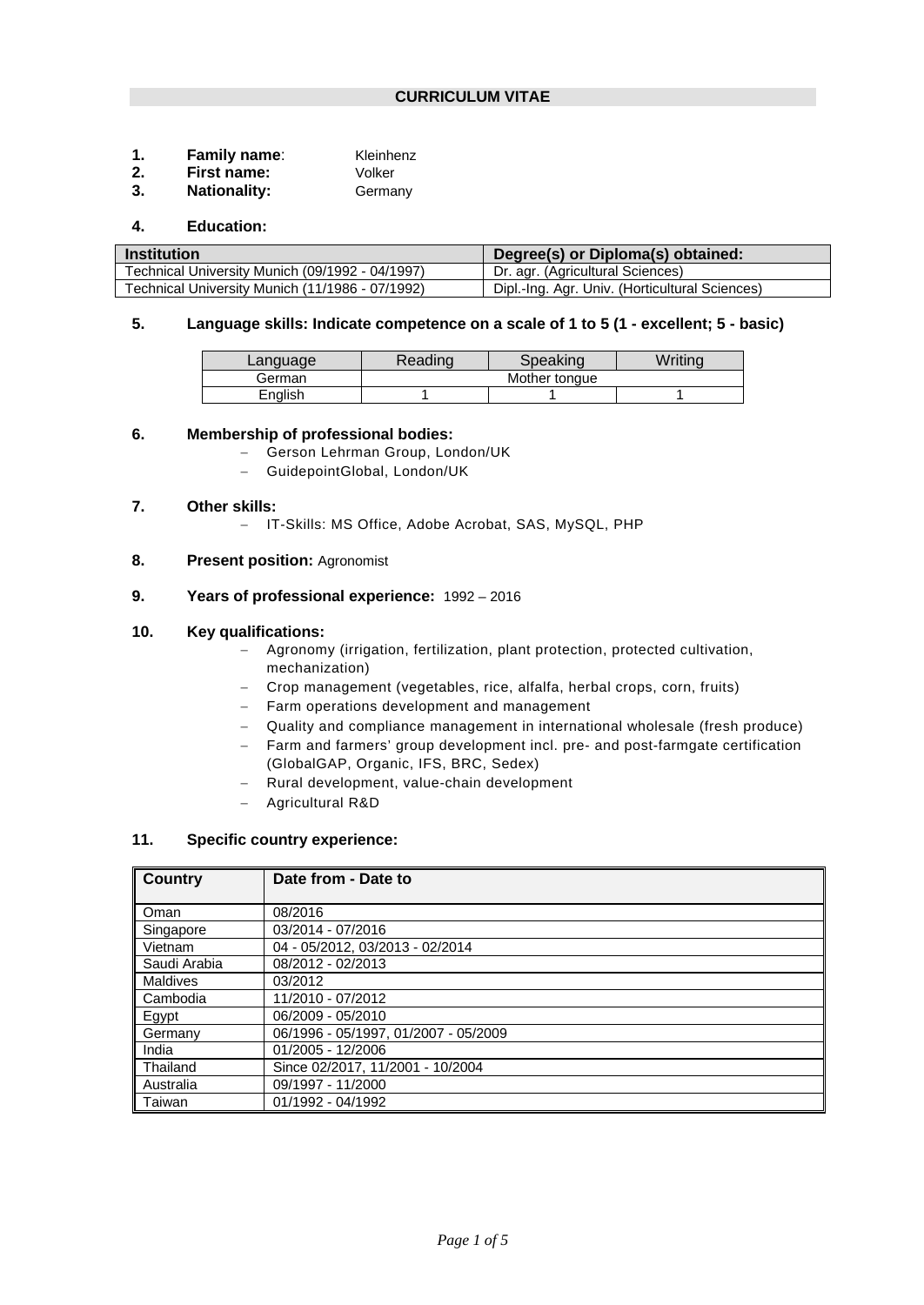# **12. Professional experience**

| Date from<br>$-$ to date | Location        | Company                                         | <b>Position</b>                                                | <b>Description</b>                                                                                                                                                                                                                                                                                                                                                                                                                                                                                                            |
|--------------------------|-----------------|-------------------------------------------------|----------------------------------------------------------------|-------------------------------------------------------------------------------------------------------------------------------------------------------------------------------------------------------------------------------------------------------------------------------------------------------------------------------------------------------------------------------------------------------------------------------------------------------------------------------------------------------------------------------|
| Since 02/17              | Thailand        | Almendra (Thailand) Ltd.                        | Agriculture<br><b>Director</b>                                 | • Agricultural cultivation and production of Stevia (Stevia rebaudiana)                                                                                                                                                                                                                                                                                                                                                                                                                                                       |
| $06/16 -$<br>08/16       | India           | Plus Group                                      | Agriculture<br>Consultant                                      | · Developing a business plan (US\$ 0.4 million CAPEX, US\$ 0.7 million OPEX) for establishing<br>a greenfield 40-ha open-field fruit and vegetable farming project near Mumbwa, Zambia<br>· Target crops: banana, tomato, snapbean, watermelon and babycorn                                                                                                                                                                                                                                                                   |
| $10/15 -$<br>12/15       | Oman            | Al-Batinah International                        | Agriculture<br>Consultant                                      | . Developing a business plan (US\$ 2.4 million CAPEX, US\$ 0.8 million OPEX) for establishing<br>a greenfield 8-ha greenhouse complex (16 greenhouses)<br>• Proposing greenhouses with positive pressure cooling system, retractable roof and insect<br>nets<br>• Proposing closed recirculating drip-irrigation/fertigation system based on soilless cultivation<br>of tomato, sweet pepper, sweet melon and cucumber in cocopeat grow bags, and of<br>hydroponic cultivation of non-heading lettuce in floating-raft system |
| $09/14 -$<br>09/15       | Singapore       | SunEdison Energy Holding<br>(Singapore) Pte Ltd | Agronomist                                                     | • Agronomist in SunEdison's solar-water-pump (irrigation) division<br>• Identifying and developing agronomic, process and product information solutions to channel<br>partners and customers for sustaining successful farming systems<br>· Identifying, developing and maintaining strategic partnership and research alliances with<br>agricultural industry, government and universities                                                                                                                                   |
| $03/14 -$<br>08/14       | Singapore       | John Deere Asia<br>(Singapore) Pte Ltd          | Agronomist                                                     | • Mapping corn production systems and processes covering land preparation, planting, crop<br>care and harvesting in Thailand, Indonesia and in the Philippines                                                                                                                                                                                                                                                                                                                                                                |
| $03/13 -$<br>02/14       | Vietnam         | <b>TH Herbals Joint Stock</b><br>Company        | Agriculture<br>Manager                                         | . Developing and implementing cultivation operations for medicinal crops<br>• Setting-up microdrip fertigation systems controlled by soil moisture<br>• Selecting and acquiring specialized equipment incl. tractors and mist blowers from overseas                                                                                                                                                                                                                                                                           |
| $08/12 -$<br>02/13       | Saudi<br>Arabia | Yousef Abdul Latif Jameel<br>Group              | Technical<br><b>Director</b><br>Agriculture<br><b>Division</b> | • Advising on advanced agricultural operations on six organic date palm farms (2,511 ha) in<br>Quassim and Madinah<br>• Advising on automized irrigation (iMetos ica), fertigation with organic fertilizers and sulfur<br>burners, organic pest and disease control, implementation of mycorrhizal/PGPR inoculum<br>technologies, and farm certification through GLOBALG.A.P. and EU regulation on organic<br>production (EC No 834/2007, EC No 889/2008)                                                                     |
| $04/12 -$<br>05/12       | Vietnam         | <b>Atheneum Partners</b>                        | Agriculture<br>Consultant                                      | • Advising on Agricultural Policy in Vietnam<br>. Revising "Ha Tinh Province Socio-Economic Development Master Plan for 2020 and a Vision<br>for 2050"                                                                                                                                                                                                                                                                                                                                                                        |
| 03/12                    | Maldives        | <b>Gulf Craft</b>                               | Agriculture<br>Consultant                                      | • Advising on a "Hydroculture Project on the Maldives"                                                                                                                                                                                                                                                                                                                                                                                                                                                                        |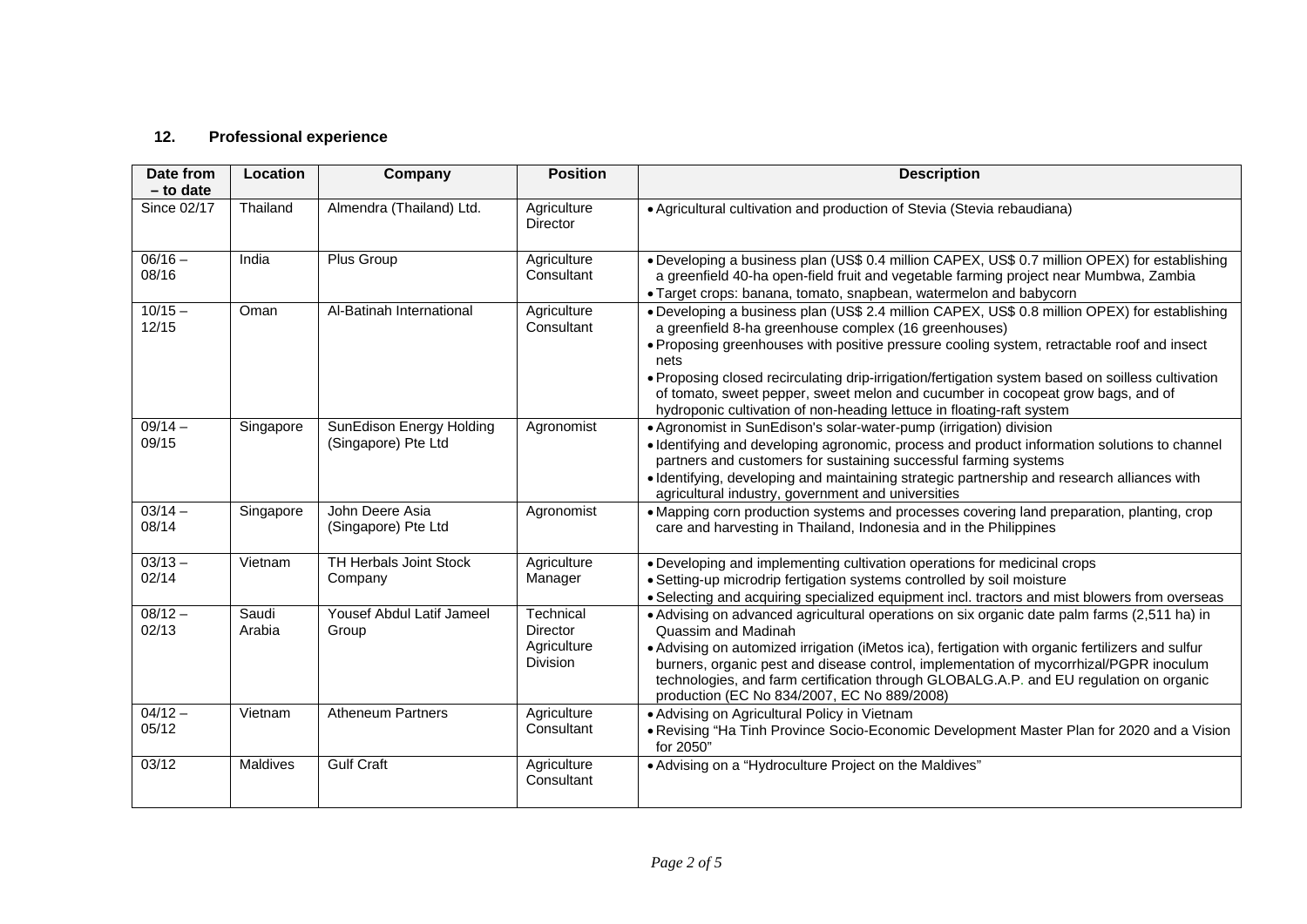| $1/10 - 08/12$     | Cambodia  | Deutsche Gesellschaft für<br>Internationale<br>Zusammenarbeit (GIZ)<br>GmbH | Senior Advisor                                            | • Establishing and promoting rural-development activities in a target area of 73,000 ha with a<br>population of 88,000 in Kampong Chhnang province<br>• Developing dry-season rice cultivation on 7,000 ha and improving vegetable production on<br>2,700 ha<br>. Developing and facilitating a Memorandum of Agreement (MoA) between the Ministry of<br>Agriculture, Forestry and Fisheries (MAFF), the Provincial Department of Agriculture (PDA)<br>Kampong Chhnang, East-West Seeds International Ltd. and GIZ                                                                                                                                               |
|--------------------|-----------|-----------------------------------------------------------------------------|-----------------------------------------------------------|------------------------------------------------------------------------------------------------------------------------------------------------------------------------------------------------------------------------------------------------------------------------------------------------------------------------------------------------------------------------------------------------------------------------------------------------------------------------------------------------------------------------------------------------------------------------------------------------------------------------------------------------------------------|
| $06/09 -$<br>05/10 | Egypt     | Jenaan Investment L.L.C.                                                    | Manager<br>Agriculture<br>Division                        | • Managing agriculture operations incl. irrigation and fertilization for large-scale (up to 5,685<br>ha) field crops including Alfalfa, barley and millet under pivot irrigation<br>. Developing and implementing production plans and financial budgets                                                                                                                                                                                                                                                                                                                                                                                                         |
| $01/07 -$<br>05/09 | Germany   | Herbert van der Hamm<br>Fruchthandelsgesellschaft<br>m.b.H.                 | <b>Director Quality</b><br>Management                     | . Quality assurance of imported and domestically produced, conventional and organic fresh<br>fruits and vegetables focussing on table grapes year-round<br>. Monitoring and assuring legal and B2B pre- and post farmgate standards incl. GLOBALGAP,<br>QS, BRC, and IFS<br>• Maintaining customer relationship with key retailer ALDI                                                                                                                                                                                                                                                                                                                           |
| $01/05 -$<br>12/06 | India     | FieldFresh Foods Pvt. Ltd.                                                  | Chief<br>Agronomist                                       | . Developing production plans and financial budgets for up to 2,688 ha of over 20 vegetables<br>under open-field and protected cultivation for export to the UK and the Middle East<br>. Implementing cropping plans by issuing crop and region-specific agronomic "packages of<br>practices" for contract farms and company-owned R&D farm in Punjab and Rajasthan                                                                                                                                                                                                                                                                                              |
| $11/01 -$<br>10/04 | Thailand  | Asian Institute of Technology<br>(AIT)                                      | Project<br>Consultant                                     | · Establishing a pilot greenhouse vegetable R&D farm<br>• Developing and managing crop-management operations for tomato<br>• Supervising and training 20 local staff and overseas M.Sc. and Ph.D. students                                                                                                                                                                                                                                                                                                                                                                                                                                                       |
| $12/00 -$<br>10/01 | Taiwan    | Asian Vegetable Research<br>and Development Center<br>(AVRDC)               | Associate<br>Scientist for<br>Crop and Soil<br>Management | • Managing the "Crop and Soil Management" department with 18 staff<br>. Managing the Manila, Hanoi, Ho-Chi-Minh City, Vientiane and Phnom Penh peri-urban<br>vegetable production projects<br>. Developing and improving crop management practices and year-round cropping sequences<br>with emphasis on hot, wet season technologies in the tropics and subtropics                                                                                                                                                                                                                                                                                              |
| $09/97 -$<br>11/00 | Australia | <b>Central Queensland</b><br>University (CQU)                               | Research<br>Officer                                       | . Developing agronomic and postharvest technologies for new primary industries (bamboo and<br>Chinese waterchestnuts) in Australia<br>. Developing and policy formulation for farmers' associations (Australian Commercial Bamboo<br>Corporation Ltd, Bamboo Society of Australia, Australian Aquatic Vegetable Corporation)<br>. Developing a 6-year (2001-2007) agricultural project in the Philippines and Australia funded<br>(380,000 €) by the Australian Centre for International Agricultural Research (ACIAR)<br>. Publishing a book chapter on "Aspects of Bamboo Agronomy" in Advances in Agronomy, the<br>world's leading publication in agriculture |
| $06/96 -$<br>05/97 | Germany   | Bavarian State Research<br>Centre for Agriculture (LBP)                     | Programmer                                                | . Developing software for the State Seed Testing Unit and the State Seed Legalization Unit<br>• Managing databases of approximately 12,000 seed-testing results per annum with the SAS-<br>System                                                                                                                                                                                                                                                                                                                                                                                                                                                                |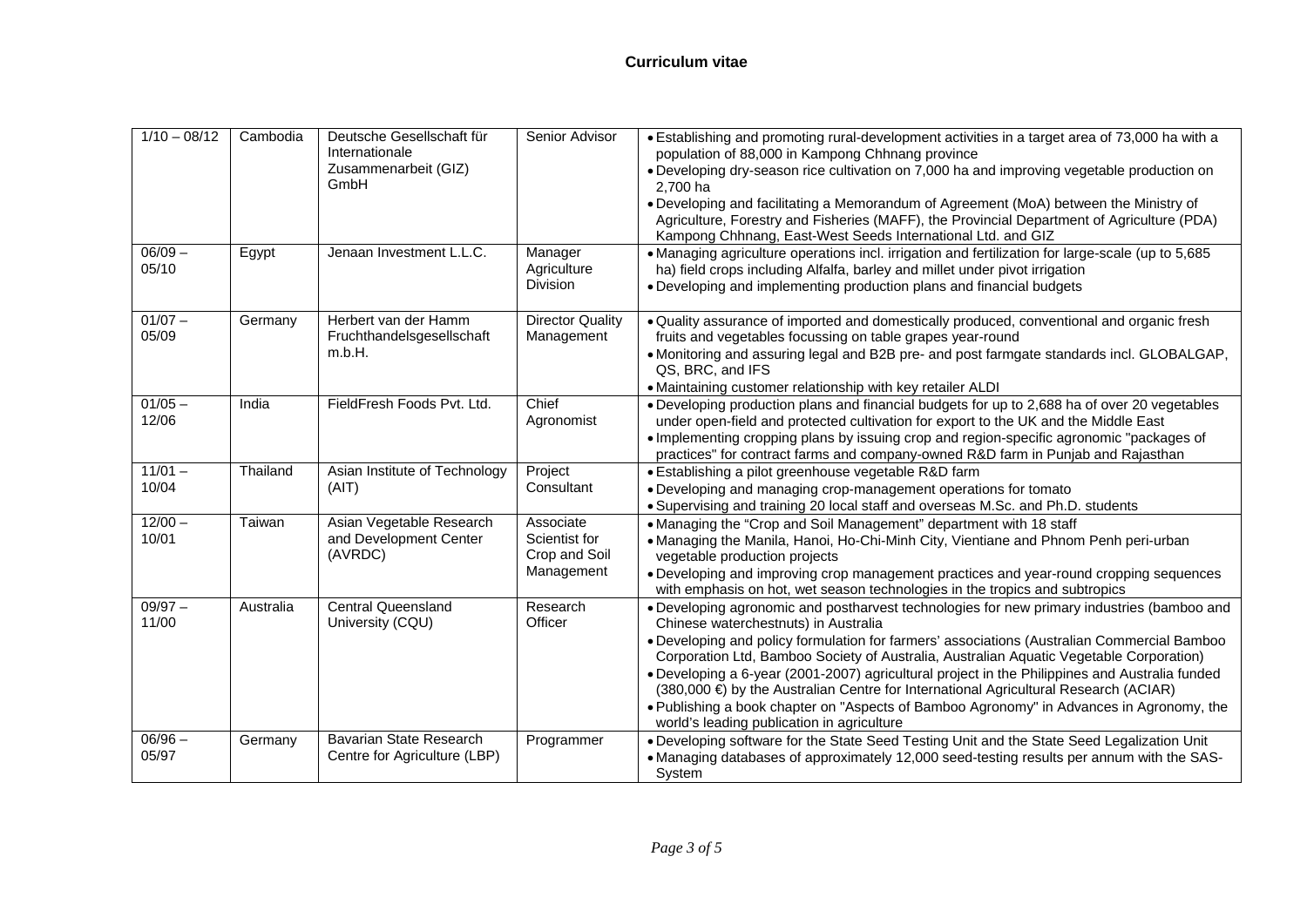| $09/92 -$<br>12/95 | Taiwan | Asian Vegetable Research<br>and Development Center<br>(AVRDC) | Research<br>Scholar | • Developing crop and soil management technologies for sustainable vegetable and rice<br>production systems in the tropics and subtropics in Southeast Asia |
|--------------------|--------|---------------------------------------------------------------|---------------------|-------------------------------------------------------------------------------------------------------------------------------------------------------------|
|--------------------|--------|---------------------------------------------------------------|---------------------|-------------------------------------------------------------------------------------------------------------------------------------------------------------|